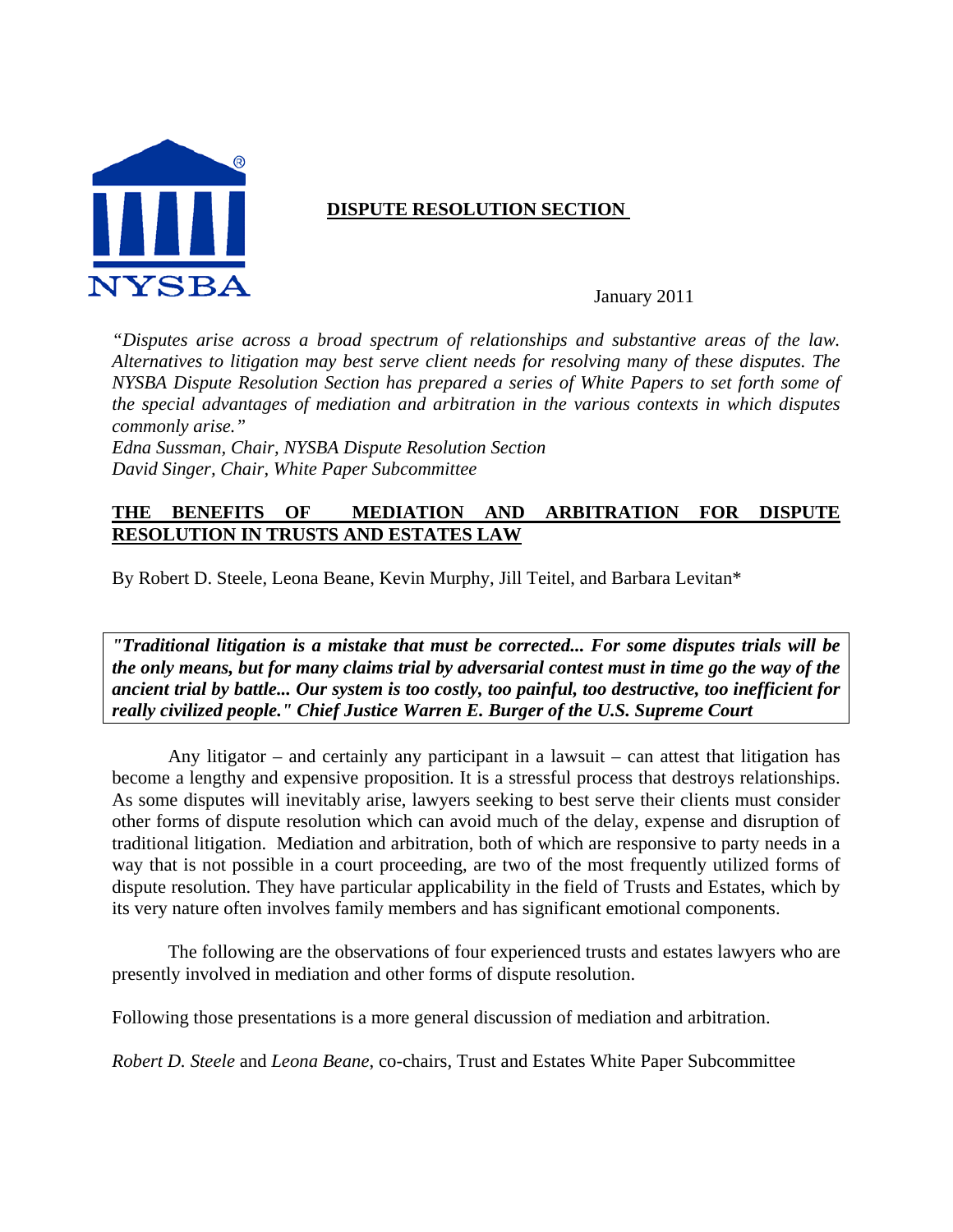#### **Kevin Murphy, Esq.**

Law Clerk, Westchester County Surrogate's Court.

The views expressed herein are the views of the author personally and do not in any way reflect the views of the New York State Bar Association or the Surrogate's Court.

 Mediation as a method of dispute resolution in trusts and estates law presents the same potential benefits as it does in other practice areas – reduced financial and emotional costs to the litigants; expedited, certain and confidential results; and the empowerment of the litigants to participate in achieving a self-directed result. It is clear, however, that these potential benefits apply particularly to trusts and estates law for a number of reasons.

 Most trusts and estates litigation involves a dispute among family members and/or outsiders over who is entitled to share in a decedent's estate. Most are family disputes – siblings vs. siblings, or children of a first marriage vs. a second spouse. More recently, an increasing number of disputes involve family members vs. non-family member caregivers (e.g., home healthcare aides). Most often, such disputes initially come before the court in the context of a contested probate proceeding or a contested administration proceeding. Although the legal issues are generally discrete, long-standing unresolved emotional issues between the parties, which courts are ill-equipped to resolve, usually drive the litigation.

 Surrogate's Court has its own set of procedures, and many attorneys who do not regularly practice there often struggle to master the procedural differences between Surrogate's Court and other courts. They attempt to file procedurally infirm papers which the court must reject, sometimes several times. Invariably, it seems, the attorney charges these unsuccessful attempts to the client.

 When issue is finally joined and discovery commences, the parties exchange allegations of misconduct or wrongdoing, and each litigant takes the allegations extremely personally. They become resentful of and indignant in their denial of allegations against them, and respond with vitriolic counter-allegations. Each side becomes entrenched in their respective positions, insisting that they must carry out the decedent's wishes "as a matter of principle." This results in a breakdown in whatever communication existed between the parties, or it extinguishes any hope of communication if there was none. Motion practice and extended litigation ensue, depleting the assets of the estate and increasing each party's attorney's fees. Consequently, each party demands a higher settlement during negotiations to offset the increased costs of litigation.

 Unfortunately, the litigants often fail to realize or appreciate that the initial contested proceeding can be merely the first step in a series of contested, and therefore expensive, proceedings and appeals. As the emotional and financial costs and delay in finality increase, so does the litigants' disillusionment with their attorneys and the judicial system. Meanwhile, their inheritances decrease.

 With the assistance of willing parties and attorneys, a skilled mediator can successfully avoid the pitfalls common in trust and estates litigation. Litigants in Surrogate's Court proceedings often want to explain their position – whether it is to make allegations of wrongdoing against their adversary or refute allegations of wrongdoing made against them – to a neutral party. A skilled mediator can allow the parties to do so in a way which does not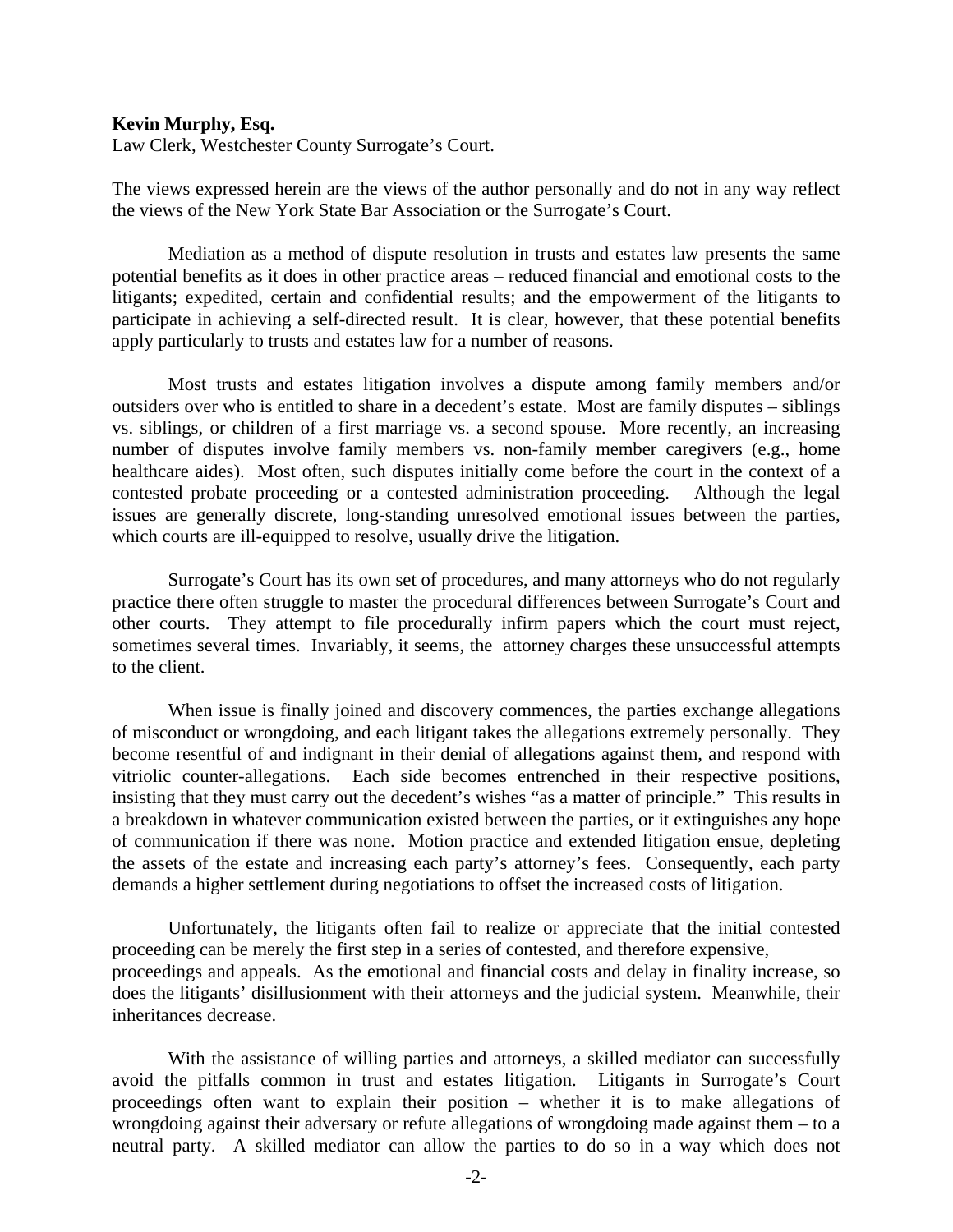jeopardize the possibility of a settlement. Starting mediation early in the process can result in significant savings of time, money and stress to the parties.

 While some attorneys believe that the Surrogate or the court staff should act as mediator, courts are faced with increased caseloads and, especially in the present economic conditions, are asked to do more with less. Many courts, particularly those in which the Surrogate serves as a judge in other courts, simply lack the necessary resources, time, staff, experience and/or training to act as mediator in every contested case. Mediation offers a viable alternative in which the mediator can give a dispute the individual attention it deserves.

 Consistent with this, Part 146 of the Rules of the Chief Administrative Judge allows the administrative judge of each judicial district to "compile rosters in his or her judicial district of [mediators and neutral evaluators] who are qualified to receive referrals from the court" (22 NYCRR § 146.3 [a]). It also provides requirements for qualifications and training of (§ 146.4) and continuing education for (§ 146.5) mediators and neutral evaluators serving on court rosters, and the approval of training programs (§ 146.6). This indicates that the Chief Administrative Judge supports the use of court supervised mediation to resolve disputes which otherwise would have to be resolved through litigation.

### **Jill Teitel, Esq.**

Trusts and estates practitioner and former surrogate court attorney referee

The views expressed herein are the views of the author personally and do not in any way reflect the views of the New York State Bar Association or the Surrogate's Court.

A skillful mediator can be useful in the resolution of contested trust and estate proceedings. A trained mediator will be able to deal with the issues at hand and anticipate ones to come. Issues may arise at the inception of a Surrogate's Court proceeding which may challenge a mediator's skill in identifying all of the problems, such as, who will be the designated administrator or temporary administrator of the estate, how to recover property improperly taken from the estate, which debts are chargeable against the estate, how to construe an ambiguous provision in a will, and how to invest trust assets (to maximize return for the present beneficiaries, or those having future interests, or the creator if he or she retains an interest in the trust). These issues may beget a host of other issues and conflicts, which, if unresolved, may cause years of family squabbling. Such issue may be a spouse's – whether first, second, or third spouse -- right to a statutory elective share, or the rights of half-siblings. Familial strife, having lain dormant for years, is often unearthed and, absent skillful resolution, may explode.

Take, for instance, a party who needs letters of administration to marshal the assets of an estate. The petitioner appears in court, having duly served notice of the proceeding on all necessary persons requesting that the parties appear in court or consent to the petitioner's request to be named administrator. At the return date of the citation, the petitioner is suddenly confronted with an adversarial sibling or step-parent who may have priority or equal priority to obtain letters.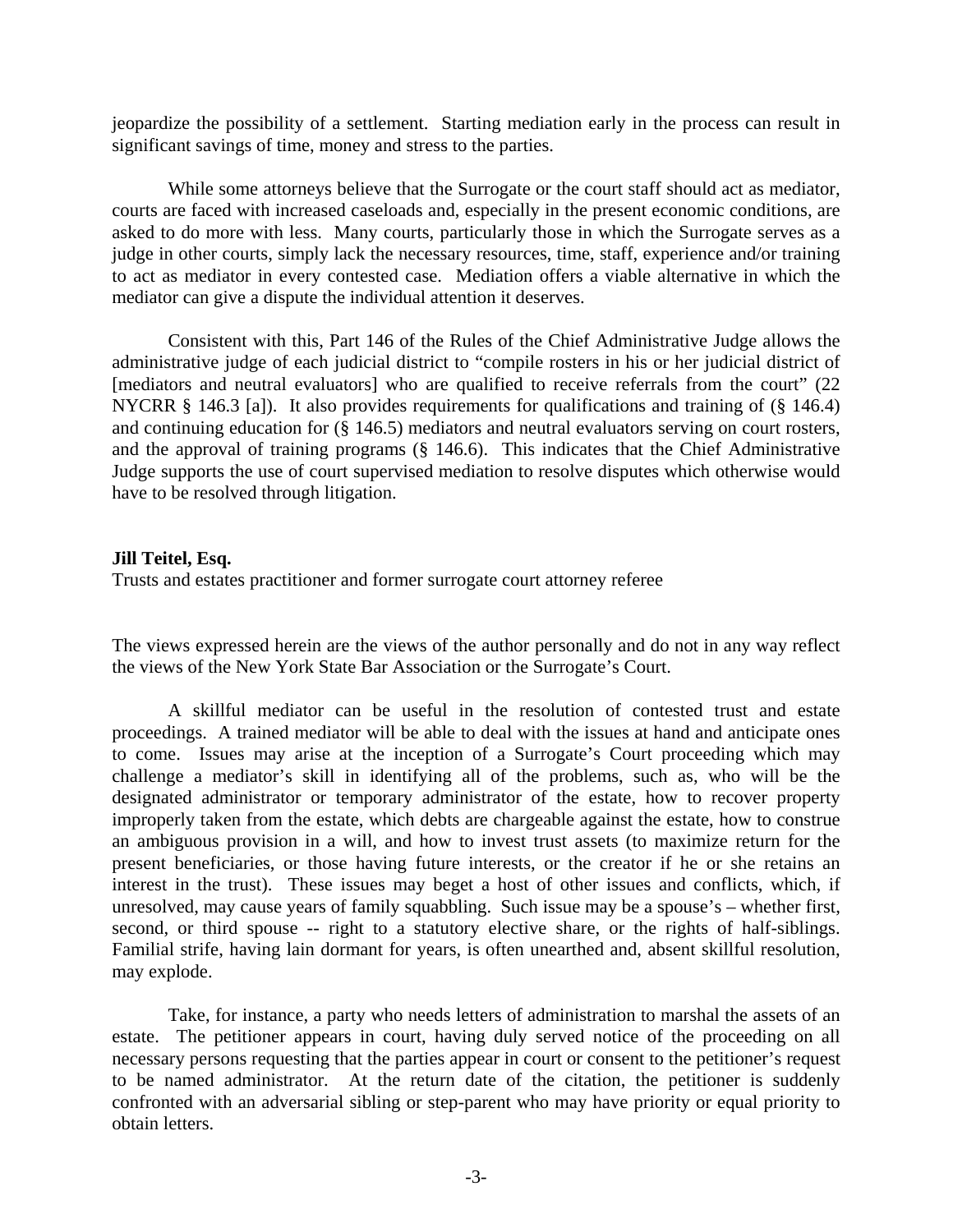This unexpected challenge may lead petitioner to bring in counsel armed with damaging information and exacerbate the conflict and therefore make settlement even less likely. This strategy oftentimes creates an undesirable situation for the beneficiaries of the estate who must finance the legal battle. As bad as this is in substantial matters, it can be the death knell to more modest estates or trusts, as the attorneys escalate hostilities at the expense of the beneficiaries. Mediation, if successful, brings about a prompt and mutually agreed-upon settlement, resulting in reduced legal fees. Furthermore, the mediator can go beyond the matters formally before the Court and help the parties to resolve personal issues that would otherwise stand in the way of a settlement. This is an option not available to the Court, which can only deal with the matters formally before it.

The following is an example of a common controversy, an iteration of which is frequently seen in Surrogate's Court, whether it be in the context of a probate, administration or accounting proceeding.

A sibling vs. sibling estate dispute creates the perfect storm. In one instance, such a dispute arose in a jurisdiction which recommended mediation in some of the more difficult estate proceedings. The issues were multifaceted, but all emanated from a sibling relationship gone awry decades earlier. The decedent had named his son as sole executor and left his son the profitable family business. The daughter was left a less profitable investment business. The daughter felt slighted and the son behaved as though the estate's coffers were available for his personal endeavors without having to account to anyone. The daughter brought a proceeding to remove her brother as executor. In the midst of the removal proceeding, the brother resigned as executor and a neutral third party administrator, c.t.a. was appointed. Resolved? Not really. The son stymied the distribution of the estate by bringing various claims against his sister to punish her for disgracing him before the community when she exposed his less than fiduciary behavior over a period of ten years. He also prevented disclosure of necessary business records and disparaged his sister so that her investment business suffered and her life was all but taken up by the strife. Further proceedings ensued: depositions of accountants of the decedent's businesses, expert witness testimony regarding suspect accounting procedures, and the prosecution of forgery allegations which required the retention of hand writing experts.

The mediator, a local and well-revered attorney and former judge, caucused the matter, met with each party individually and allowed the parties to voice their feelings, particularly about the past, and their disappointment with their attorneys and the concomitant waste of legal fees. The mediator permitted the parties to "present their cases" to him and to each other. Over the span of three sessions heard their stories and complaints concerning the length of the court proceedings, which at that point was well over three years. The intensity of the siblings' emotions did not dissipate and the parties did not transform into loving siblings, but they were able to gain their voices and be heard, if not by the other, at least by the mediator. The siblings settled their case for much less than it would have cost either of them to pay his or her attorney to proceed to a final accounting.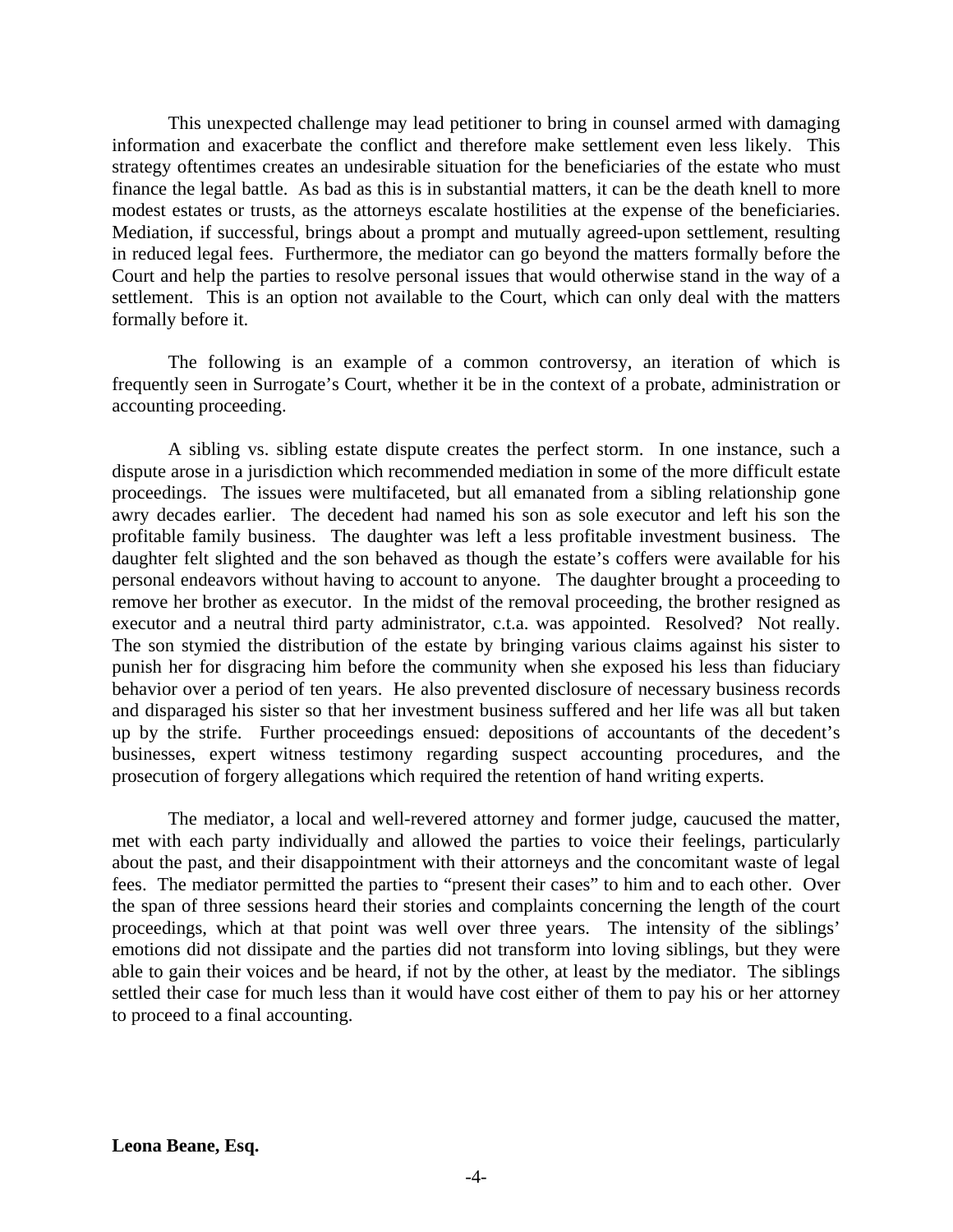Probate and corporate attorney in private practice

The views expressed herein are the views of the author personally and do not in any way reflect the views of the New York State Bar Association.

 One of the first significant uses of ADR in this country was George Washington's will, which provided that if there were any disputes relating to his will, the dispute would be resolved by arbitration with three arbitrators. Now, I am sure we all agree that George Washington was a very wise man.

 Currently, arbitration of a will dispute may still be useful in certain instances, but I believe that most trusts and estates attorneys would prefer mediation rather than arbitration. In mediation, the parties maintain control over the process and outcome.

 Both arbitration and mediation have many uses in resolving trusts and estate disputes. One key benefit of utilizing either method is that the proceeding is private, which may be important to the parties. They can avoid the need for allegations and counter-allegations to be set out in a public court file. Many families (and businesses that may be involved) prefer to keep their disputes private and to have no public court record. Both arbitration and mediation are confidential processes.

 Many times there are disputes between numerous beneficiaries, distributees, other relatives, or business associates of the decedent. Furthermore, there are problems associated with second and third marriages, and further problems with dysfunctional families, which can be better served by mediation than by litigation. Mediation of these disputes is the most effective form of conflict resolution due to the inter-personal relationships involved. When there is a significant emotional component to the dispute, mediation provides a venue for the various parties to "vent" their anger and frustrations. Venting can and should occur during mediation, and certainly is not available in the courthouse.

 Disputes arise with trusts of all types, wills and other trusts and estate documents. Many times there are disputes between co-fiduciaries, and between one or more of the beneficiaries and the fiduciary (trustee or executor or administrator).It has been shown that mediation is a good option when encountering one or more of these disputes.

 In trusts and estate disputes, there can be a prior history of sibling rivalry, jealousy, animosity, and other emotional issues related to the family dynamics. Sometimes these disputes and animosity have been festering for years. The family history may explain the underlying reasons for the parties' actions, motives and agenda in dealing with each other, particularly while experiencing grief after the death of a loved one. Grief associated with the death of a loved one creates extra tension.

 There have been many suggestions that trust instruments and wills should include provisions requiring the parties to proceed with mediation in good faith if there is a dispute. See *e.g*. Lela Love, Mediation of Probate Matters: Leaving a Valuable Legacy, 1 Pepp. Disp. Resol.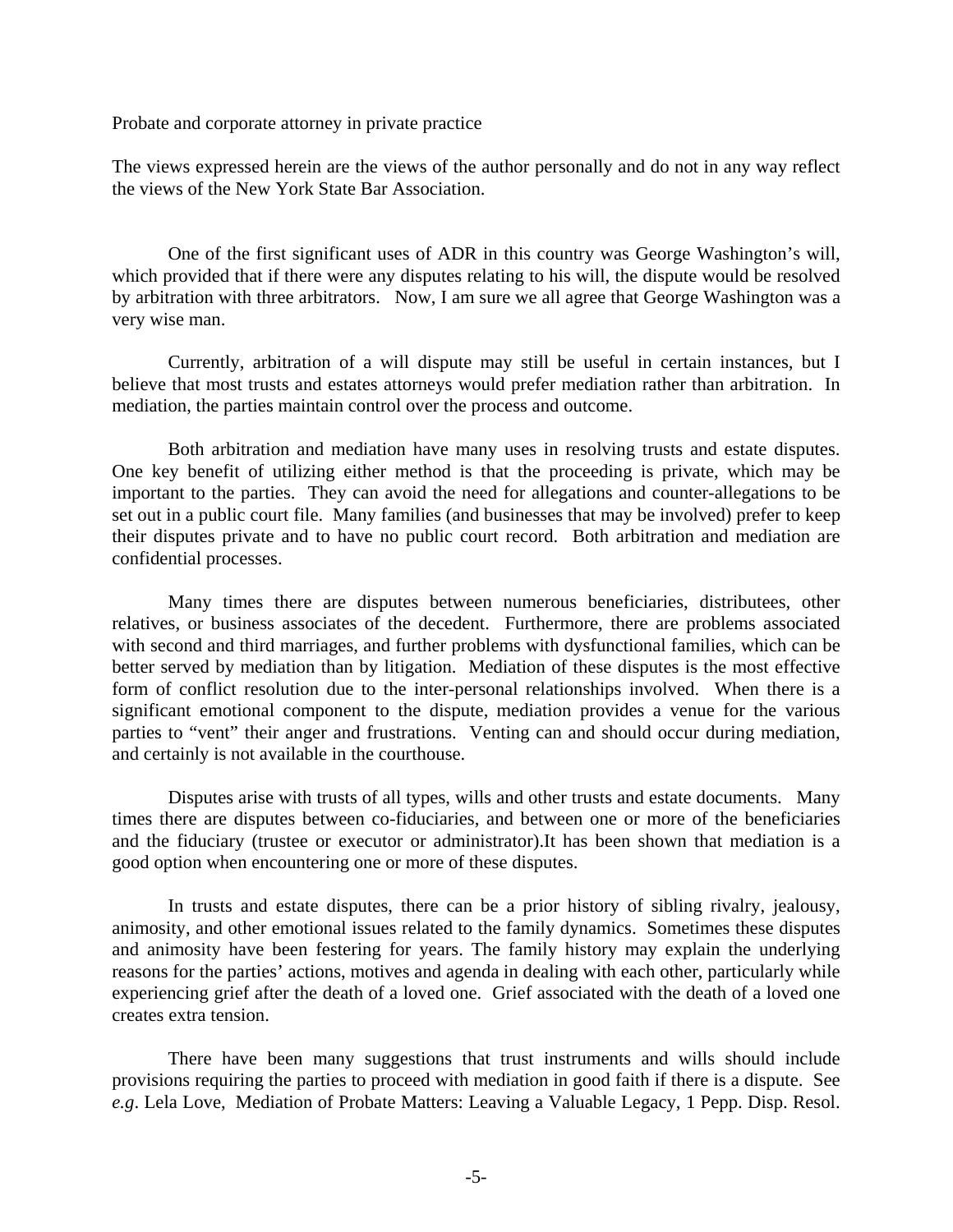L.J., 256 (2001).<sup>1</sup> The inclusion of a dispute resolution mechanism in the instrument would encourage the settlement of disputes in advance of any dispute. Furthermore, it has been proposed to add to the Uniform Probate Code a discretionary clause requiring mediation<sup>2</sup>

 When drafting trust documents, wills, and other estate type documents, parties should realize that if disputes should arise between the beneficiaries or between the co-fiduciaries, mediation provides a much better choice instead of filing proceedings and motions in the Surrogate's Court. In court, there may be delays until final resolution, along with the possibility of further expenses and delay with appeals. There are also large expenses relating to discovery and motion practice, obtaining expert witnesses and other expenses, all inherent in the court process till final resolution. The litigation scenario must be compared with mediation, where the parties rule who the mediator is, and the parties decide what resolution is agreeable to all.

#### **Barbara Levitan, Esq.**

1

Private practice; former Chief Court Attorney, New York County Surrogate's Court The views expressed herein are the views of the author personally and do not in any way reflect the views of the New York State Bar Association or the Surrogate's Court.

Trust and estate litigation particularly lends itself to mediation because the financial issues are often "covers" for the emotional issues at the root of the dispute. Sibling against sibling, children of a first marriage against the second wife - even children against their own parent - may argue that a will was the product of undue influence, or an executor "cooked the books" to her own benefit and the detriment of the other beneficiaries, when the underlying issues - who got the better birthday presents, or whom daddy loved more - have little or nothing to do with the legal issues raised.

Traditional litigation can do very little to address these issues, and as a result, clients spend astronomical sums in discovery, motion practice, dispositive motions and trial, and are unable to achieve the true result that will give them some sort of closure. Mediation, by contrast, allows the resolution of a dispute by giving the parties, rather than their lawyers, a chance to listen and be heard. This direct approach is often much more effective than having their lawyer argue a motion for discovery of documents, or sitting for days at a deposition which addresses the legal, but not the emotional, issues.

An experienced mediator will be able to recognize these hidden issues and draw them out, allowing the parties to say to each other, perhaps for the first time, what is troubling them.

<sup>&</sup>lt;sup>1</sup> Professor Love provides a sample mediation clause: "In keeping with my desire that our family remain strong and harmonious, any disputes arising under this will shall be resolved by mediation. The estate shall pay the cost of the mediation. I recommend the following mediators be considered: \_\_\_\_\_\_\_\_\_\_\_\_\_\_\_\_\_\_". Lela Love, Mediation of Probate Matters: Leaving a Valuable Legacy, 1 Pepp. Disp. Resol. L.J., at 265.

<sup>&</sup>lt;sup>2</sup>. Andrew Stimmel, Mediating Will Disputes: A Proposal to add a Discretionary Mediation Clause to the Uniform Probate Code, 18 Ohio St. J. on Disp. Resol. 197 (2002)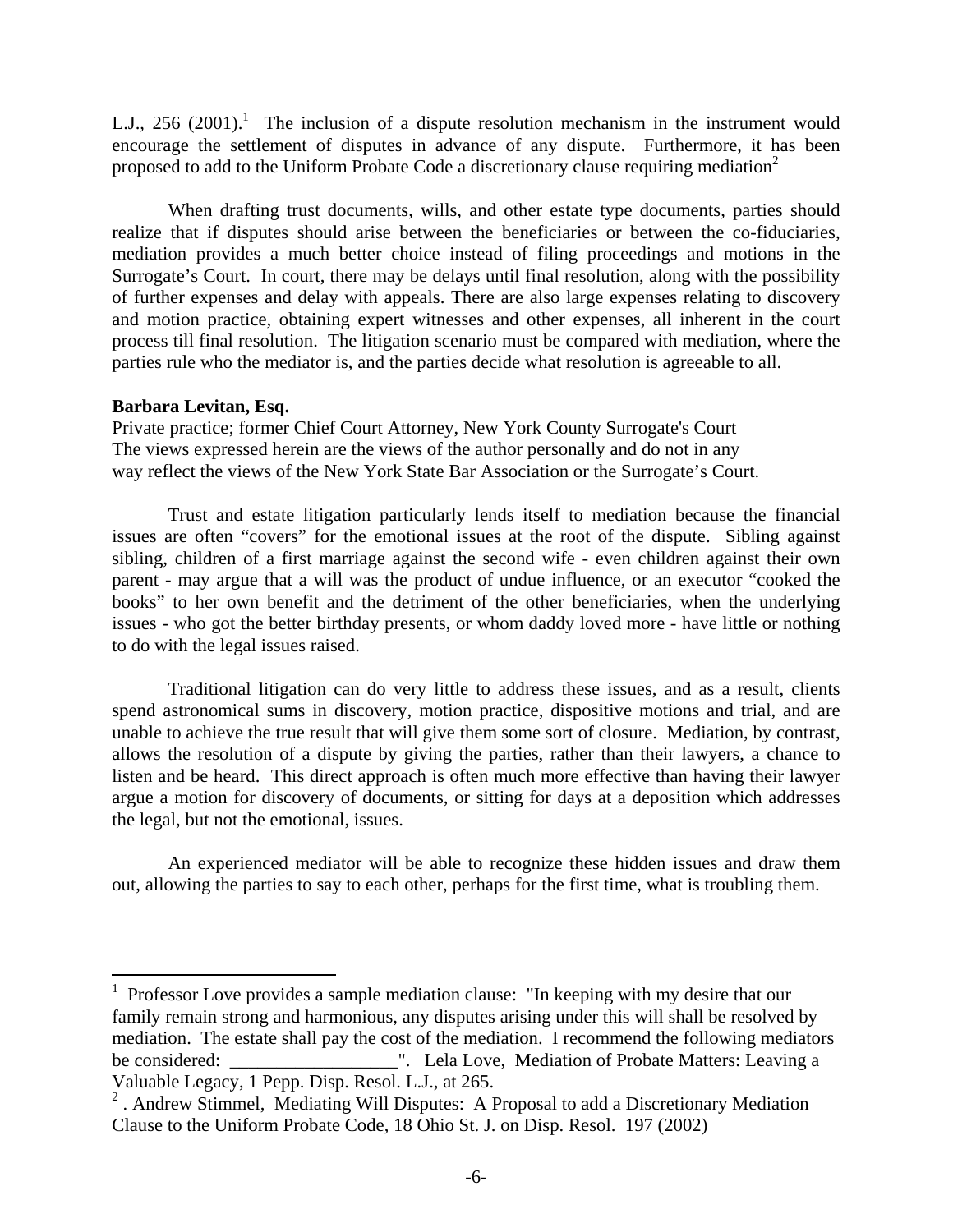# **General Discussion**

## **I. Mediation**

 *"Discourage litigation. Persuade your neighbors to compromise whenever you can. Point out to them how the nominal winner is often a real loser -- in fees, and expenses, and waste of time." Abraham Lincoln* 

 Mediation is the process in which parties engage a neutral third person to work with them to facilitate the resolution of a dispute. The growth of mediation over the past fifteen years has been exponential, a tribute to the success of the process. User satisfaction is high as parties retain control and tailor their own solution in a less confrontational setting that preserves relationships and results in a win/win instead of a win/lose. While not every case can be settled, an effort to mediate is appropriate in virtually any subject matter and any area of the law. The advantages of mediation include the following:

1. *Mediation Works.* Statistics have shown that mediation is a highly effective mechanism for resolving disputes. The rate of success through mediation is very high. For example, the mediation office of the U.S. District Court for the Southern District of New York reports that over 90% of its cases settle in mediation. Most cases in mediation settle long before the traditional "courthouse steps" at a significant saving of cost and time for the parties.

2. *Control by the Parties.* Each dispute is unique, and the parties have the opportunity to design their own unique approach and structure for each mediation. They can select a mediator of their choice who has the experience and knowledge they require, and, with the help of the experienced mediator, plan how the mediation should proceed and decide what approaches make sense during the mediation itself.

3. *The Mediator plays a crucial role*. The mediator's goal is to help the parties settle their differences in a manner that meets their needs, and is preferable to the litigation alternative. An experienced mediator can serve as a sounding board, help identify and frame the relevant interests and issues of the parties, help the parties test their case and quantify the risk/reward of pursuing the matter, if asked provide a helpful and objective analysis of the merits to each of the parties, foster and even suggest creative solutions, and identify and assist in solving impediments to settlement. This is often accomplished by meeting with parties separately, as well as in a group, so that participants can speak with total candor during the mediation process. The mediator can also provide the persistence that is often necessary to help parties reach a resolution.

4. *Opportunity to Listen and be Heard.* Parties to a mediation have the opportunity to air their views and positions directly, in the presence of their adversaries. The process can thus provide a catharsis for the parties that can engender a willingness to resolve differences between them. Moreover, since they are heard in the presence of a neutral authority figure, the parties often feel that they have had "their day in court."

5. *Mediation Helps In Complicated Cases*. When the facts and/or legal issues are particularly complicated, it can be difficult to sort them out through direct negotiations, or during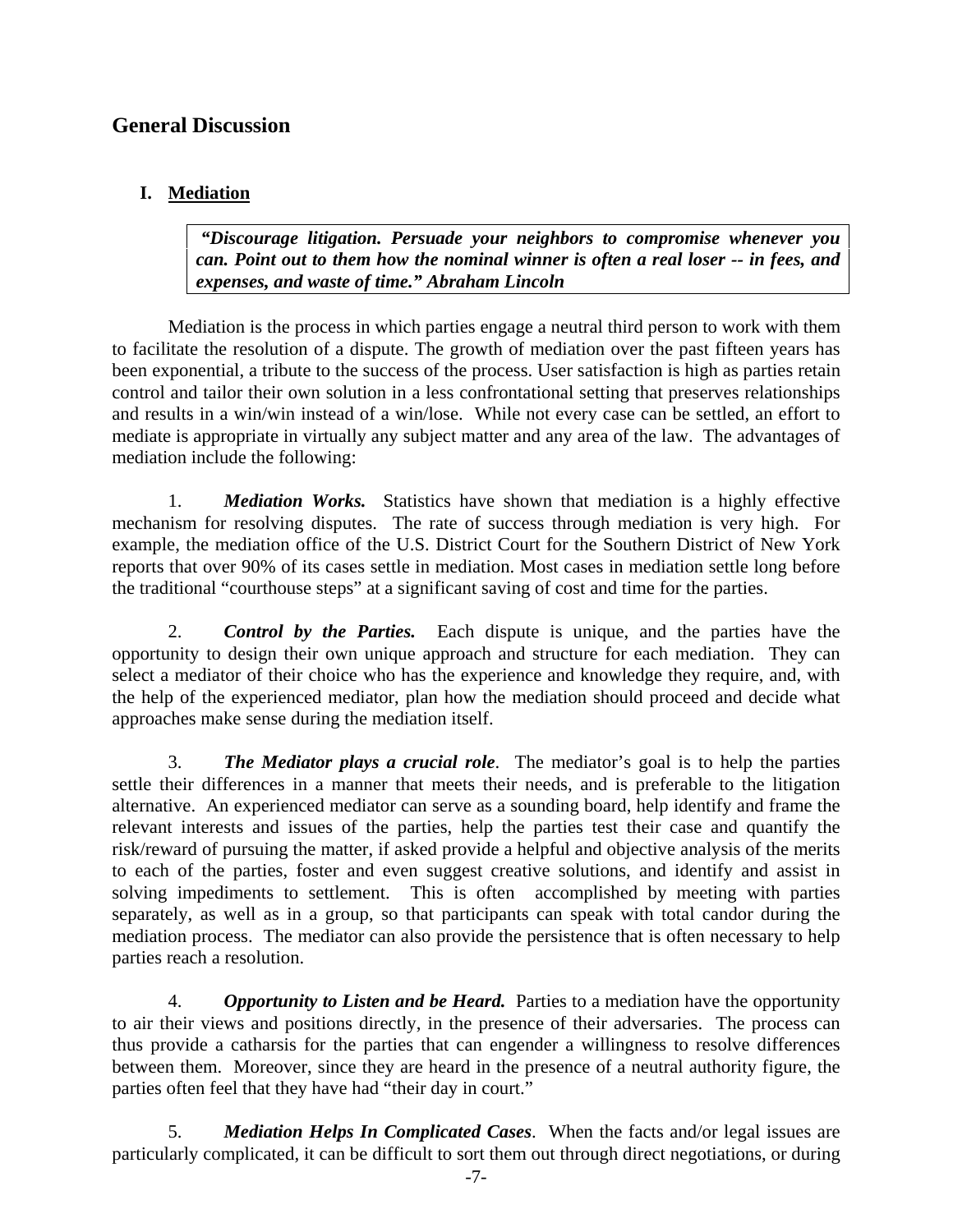trial. In mediation, in contrast, there is an opportunity to break down the facts and issues into smaller components, enabling the parties to separate the matters that they agree upon and those that they do not yet agree upon. The mediator can be indispensable to this process by separating, organizing, simplifying and addressing relevant issues. A mediation that does not settle the case may nonetheless be partially successful. For example, even if the case does not settle, the process may eliminate certain issues and simplify the remaining issues and therefore simplify the ensuing litigation or arbitration.

6. *Mediation Can Save An Existing Relationship.* The litigation process can be very stressful, time consuming, costly and often personally painful. At the end of litigation, the parties are often unable to continue or restart any relationship. In contrast, in mediation disputes -- such as those between an employer and employee or partners in a business -- can be resolved in manner that saves a business or personal relationship that, ultimately, the parties would prefer to save.

7. *Expeditious Resolution.* The mediation can take place at any time. Since mediation can be conducted at the earliest stages of a dispute, the parties avoid the potentially enormous distraction from and disruption of one's business and the upset in one's personal life that commonly results from protracted litigation.

8. *Reduced Cost.* By resolving disputes earlier rather than later the parties can save tremendous sums in attorney's fees, court costs and related expenses.

9. *Lessens the Emotional Burden.* Since mediation can be conducted sooner, more quickly, less expensively and in a less adversarial manner, there typically is much less of an emotional burden on the individuals involved than proceeding in a burdensome and stressful trial. Furthermore, proceeding through trial may involve publicly reliving a particularly unpleasant experience or exposing an unfavorable business action which gave rise to the dispute. This is avoided in mediation.

10. *Confidential Process and Result.* Mediation is conducted in private -- only the mediator, the parties and their representatives participate. The mediator is generally bound not to divulge any information disclosed in the mediation. Confidentiality agreements are often entered into to reinforce the confidentiality of the mediation. Moreover, the parties may agree to keep their dispute and the nature of the settlement confidential when the matter is resolved.

11. *Avoiding the Uncertainty of a Litigated Outcome.* Resolution during mediation avoids the inherently uncertain outcome of litigation and enables the parties to control the outcome. Recent studies have confirmed the wisdom of mediated solutions as the predictive abilities of parties and their counsel are unclear at best. Attorney advocates may suffer from "advocacy bias" -- they come to believe in and overvalue the strength of their client's case.

In an analysis of 2,054 cases that went to trial from 2002 to 2005, plaintiffs realized smaller recoveries than the settlement offered in 61% of cases. While defendants made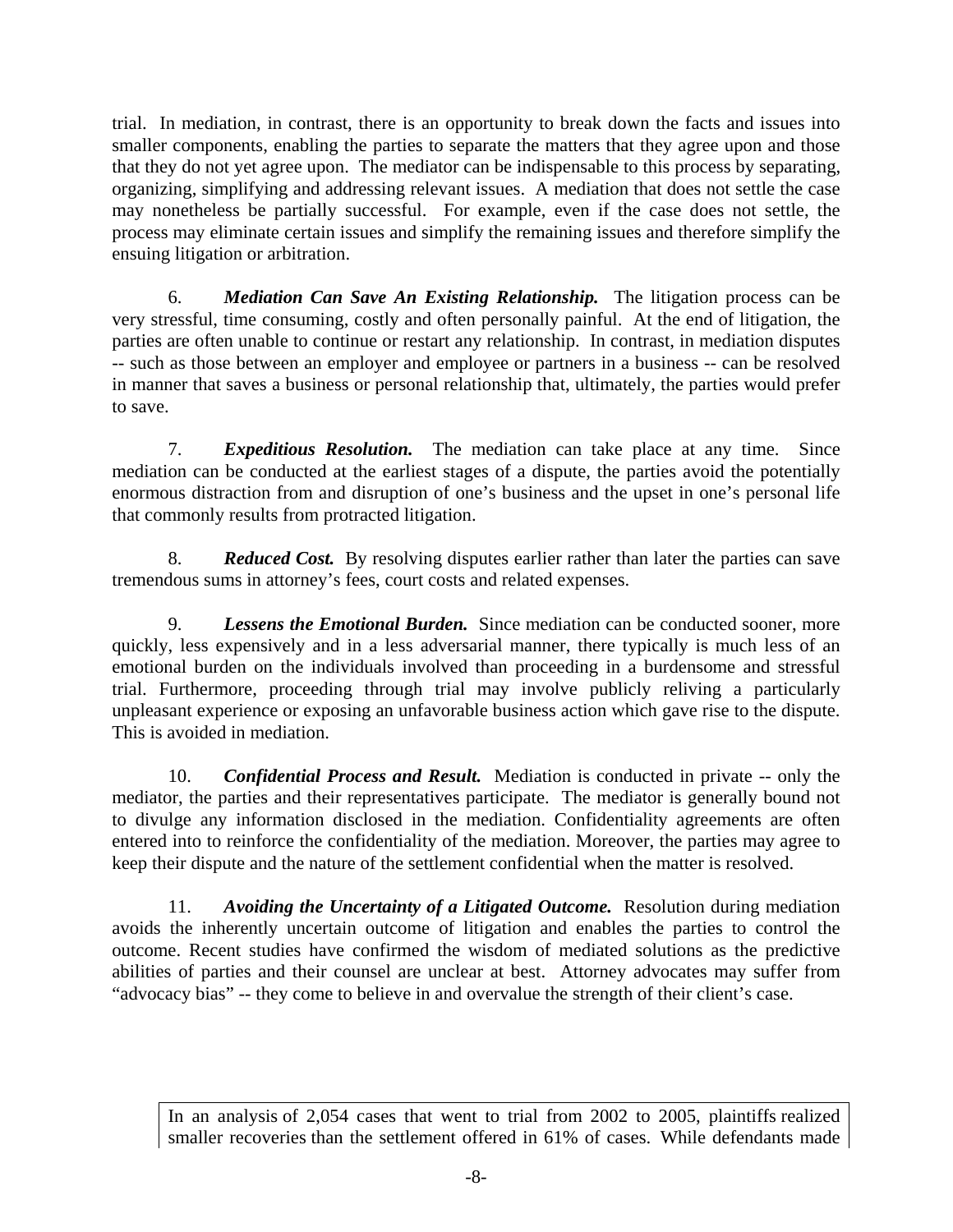the wrong decision by proceeding to trial far less often -- in 24% of cases -- they suffered a greater cost -- an average of \$1.1 million -- when they did make the wrong decision.<sup>3</sup>

A mediator without any stake in the outcome or advocacy bias can be an effective "agent of reality" in helping the parties be realistic as to their likely litigation or arbitration alternative."

12. *There are no "winners" or "losers."* In mediation, the mediator has no authority to make or impose any determination on the parties. Any resolution through mediation is solely voluntary and at the discretion of the parties.

13. *Parties Retain Their Options*. Since resolution during mediation is completely voluntary, the option to proceed thereafter to trial or arbitration is not lost in the event the mediation is not successful in resolving all matters.

14. *The pro se litigant.* Mediation can be very helpful when a party does not have an attorney and is therefore representing him/herself *pro se*. Court litigation can be very difficult for the *pro se* litigant who is unable to navigate the complexities of the court process and trial. With the downturn in the economy, studies showed that fewer parties are represented by counsel and that lack of representation negatively impacted the *pro se* litigant's case.<sup>4</sup> Dealing with a *pro se* litigant in court can also create difficult challenges for the party that is represented by counsel. However, in mediation, the parties can more easily participate in the process and benefit from the involvement of an experienced mediator.

15. **More creative and long-lasting solutions**. Parties develop and create their own solutions to issues addressed in mediation and may enter into innovative, creative solutions tailored to their own particular lifestyle and business interests rather than being limited by the remedies available in Court or Arbitration. Because the parties are involved in crafting their own solutions, the solutions reached are more likely to be satisfying, long-lasting ones, adhered to by the parties.

 $\overline{a}$ 

<sup>3</sup> Randall Kiser, Beyond Right and Wrong: The Power of Effective Decision Making for Attorneys and Clients, (Springer Science + Business Media LLC New York publ.) (2010)

<sup>&</sup>lt;sup>4</sup> Report on the Survey of Judges on the Impact of the Economic Downturn on Representation in the Courts (Preliminary), ABA Coalition for Justice, July 12, 2010, available at http://new.abanet.org/JusticeCenter/PublicDocuments/CoalitionforJusticeSurveyReport.pdf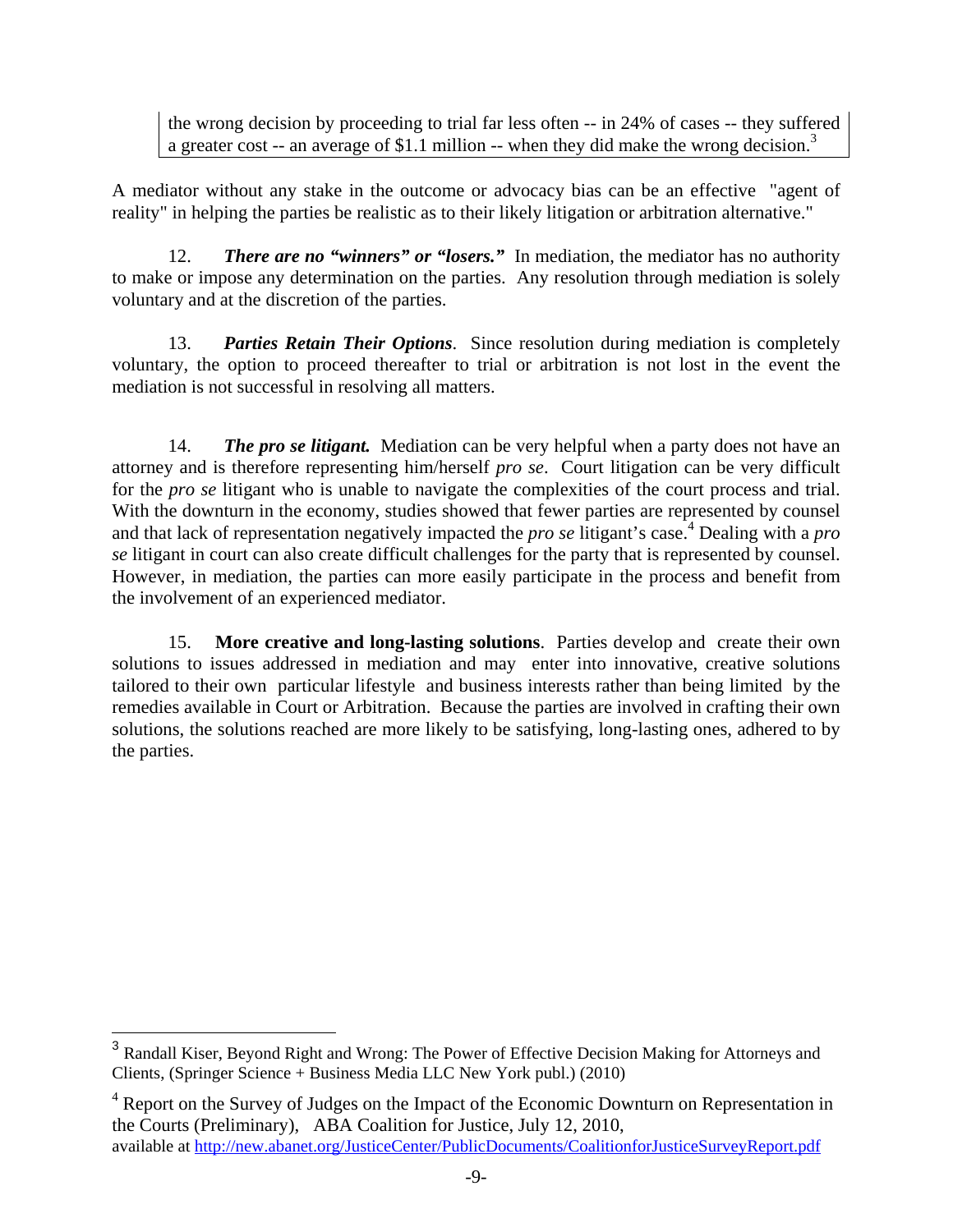## **II. Arbitration**

*"Choice- the opportunity to tailor procedures to business goals and priorities- is the fundamental advantage of arbitration over litigation."<sup>5</sup>*

Arbitration is the process in which parties engage a neutral arbitrator or panel of three arbitrators to conduct an evidentiary hearing and render an award in connection with a dispute that has arisen between them. As arbitration is a matter of agreement between the parties, either pre-dispute in a contract as is generally the case, or post-dispute when a difference arises, the process can be tailored to meet the needs of the parties. With the ability to design the process and the best practices that have developed, arbitration offers many advantages including the following:

1. *Speed and Efficiency*. Arbitration can be a far more expedited process than court litigation. Arbitrations can be commenced and concluded within months, and often in less than a year. Leading dispute resolution providers report that the median time from the filing of the demand to the award was 8 months in domestic cases and 12 month in international cases compared to a median length for civil jury trials in the U.S. District Court for the Southern District of New York of 28.4 months and through appeals in the Second Circuit many months  $longer.<sup>6</sup>$ 

2. *Less Expensive.* The arbitration process can result in substantial savings of attorney's fees, court costs and related expenses because the arbitration process generally does not include time consuming and expensive discovery that is common in courts in the United States (such as taking multiple depositions and very extensive e-discovery). Time consuming and expensive motion practice is also much less common.

3. *More Control and Flexibility.* In cases where arbitration is required by contract, the parties can prescribe various preferences to suit their needs, such as the number of arbitrators hearing the case, the location of the arbitration and scope of discovery. Once the arbitration is commenced, a party seeking a more streamlined and less expensive process will be better able to achieve that goal than in court where the applicable procedural and evidentiary rules govern. The parties will also have input in scheduling the hearing at a time that is convenient.

4. *Qualified Neutral Decision Makers.* The parties can select arbitrators with expertise and experience in the relevant subject matter or that meet other criteria that they desire.

 5 Thomas J. Stipanowich*, Arbitration and Choice: Taking Charge of the "New Litigation*." 7 De Paul Bus. & Comm. L.J. 3 (2009), available at http://papers.ssrn.com/sol3/papers.cfm?abstract\_id=1372291

<sup>6</sup> *Judicial Business of the United States Courts 2009* Table C-5, available at http://www.uscourts.gov/Viewer.aspx?doc=/uscourts/Statistics/FederalJudicialCaseloadStatistics/2009/ta bles/C05Mar09.pdf